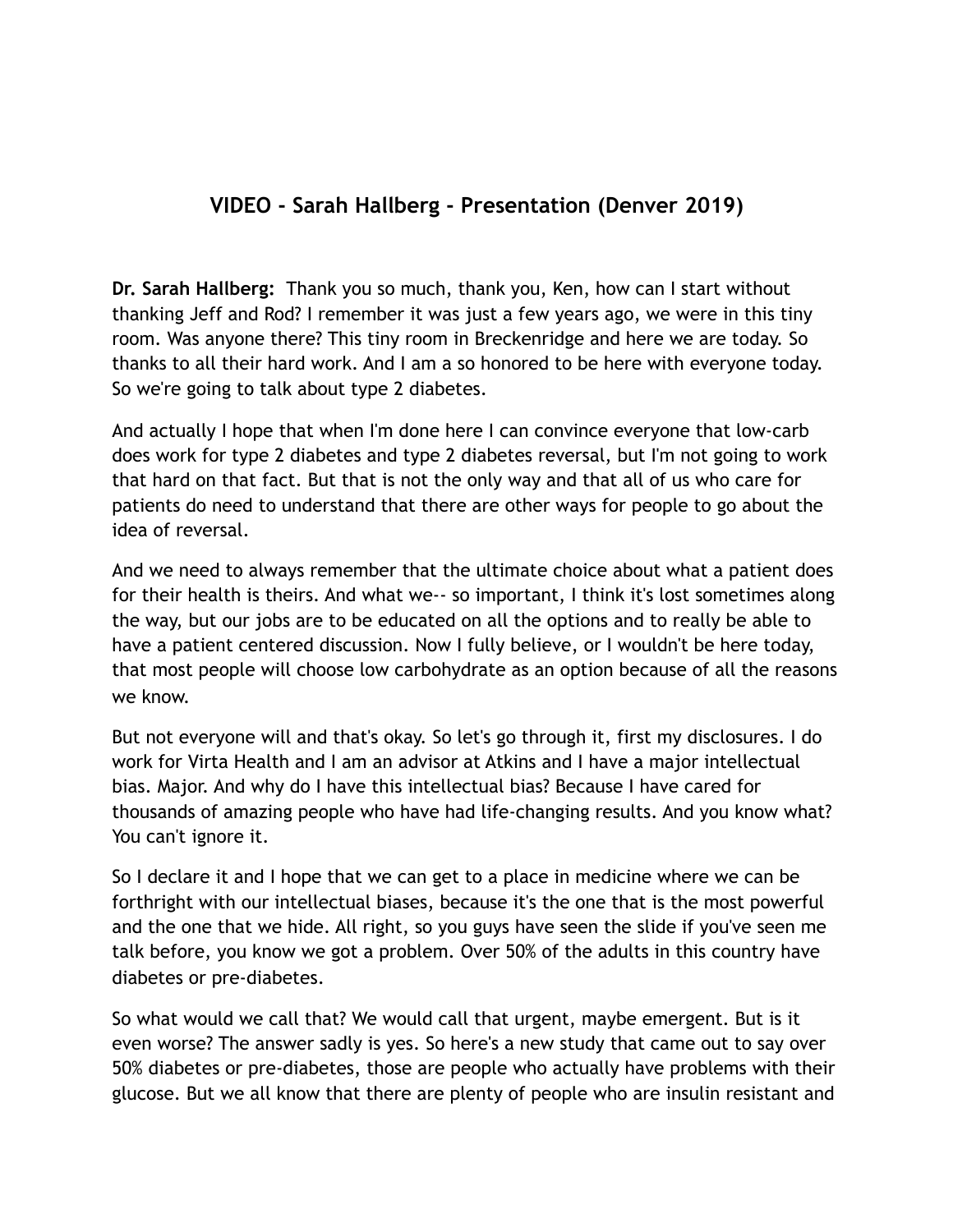still have normal glycemia. And actually the amount of those people blew even me away.

So looking at Ann Haynes' data recently, what do we see? 12.2% of the adults in this country are in optical metabolic health. What does that mean? Wait a minute. 88% aren't. One in 10. And when we look at the normal weight people, we think they are all fine, normal weight people, less than a third of them were in optimal metabolic health. Is that urgent? Is that emergent? No, it's panic time. It's panic time.

And here is my question. What is it going to take for the collective to care about this? If these people were spontaneously combusting everywhere, would we pay attention? It's that but it's going to take? This is beyond an emergency, folks. One in 10 of us are healthy metabolically. 9 in 10 of us are in trouble. We've got to do something. So how about the group of wonderful people who are here at this conference? What can do about it?

We can talk about what we can do, whether you are a healthcare provider, whether you are a patient, we need to be talking about this fact; type 2 diabetes is reversible. I like to think of it like this; when someone is diagnosed with type 2 diabetes what they get put on in our healthcare system is a one-way street. A one-way street. And we can throw medicine and we can throw all kinds of staff at them and we may slow them on the one-way street maybe to 30 miles an hour from 50, but even if we slow them for 30 miles an hour for a little while, what's going to happen a year later?

They are going to be not at 50 probably, they will be at 60 miles an hour. But the point is they are still going to be on a one-way street, right? It doesn't have to be that way. We can open another laying to get them going the opposite direction. We can free them from the one-way street and we have to understand the options to do that, the options to open the second lane and discuss it with patients and let them know they have a choice.

There is a way for them to regain control. So how? Three clinically ways proven in the literature to reverse type 2 diabetes: bariatric surgery, a very low-calorie diet and a low carbohydrate diet. Three ways in the literature, well-documented. So let's talk about bariatric surgery first; here's the thing folks, it works. It does work up to 80% short-term remission. And in surgery we've moved away from the gastric bypass surgery for the most part and are doing the less invasive sleeve gastrectomy.

The 10 year remission rates is somewhere between 36% and I have one here 83%, but that really was attained from one study in the 90s and no one's ever been able to replicate that degree of long-term remission. So probably somewhere in the 30s. And then I'm going to talk a little bit more about the STAMPEDE trial. It went out to five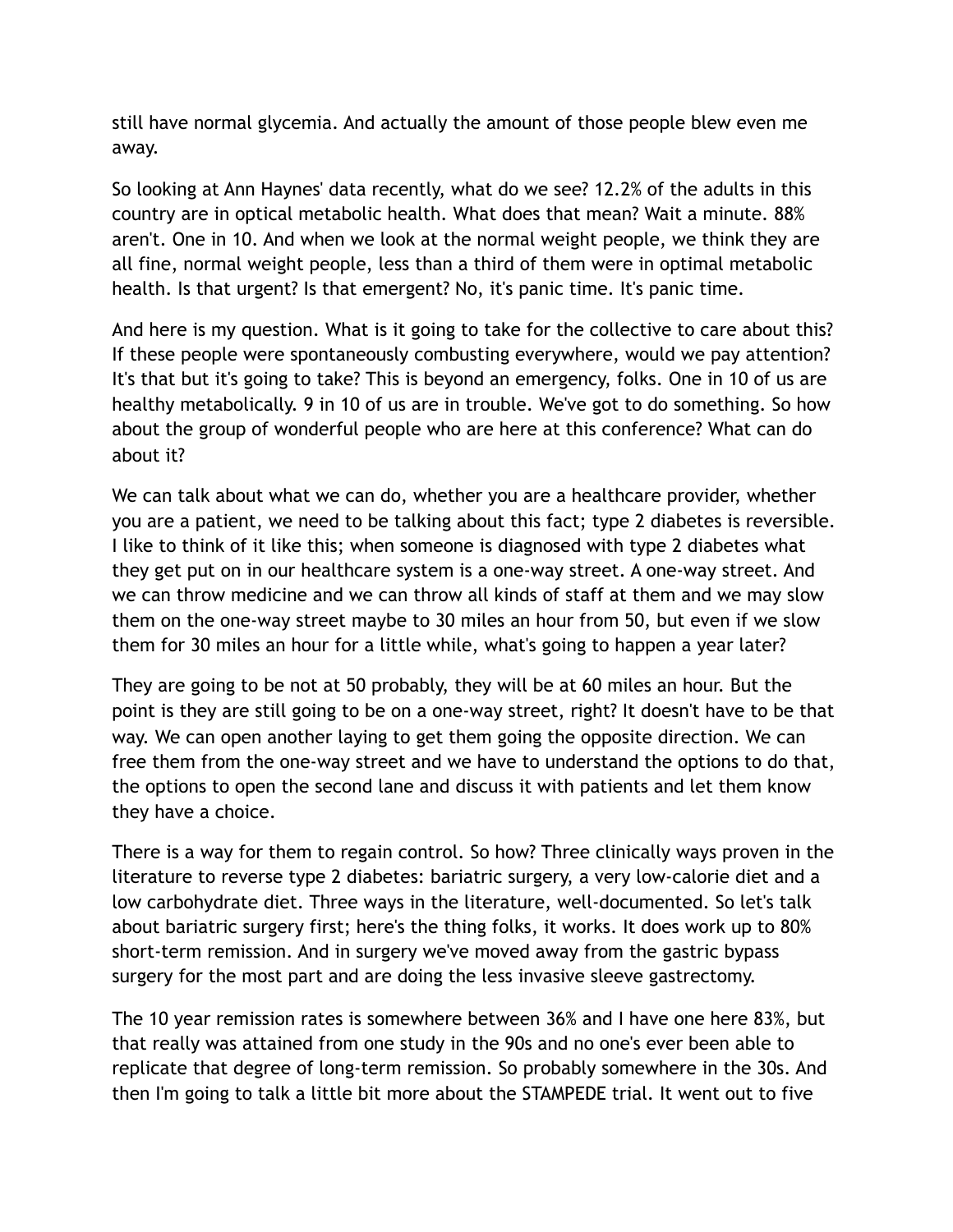years, it's probably one of the best-known surgical intervention trials looking at diabetes remission.

And at five years it was 29%, but they had a very conservative definition. So they were trying to get it under 6.5, they were pushing to get it under 6, so that's an important factor as we evaluate these things. It works but... Right? There is a surgery risk. Many people come saying, "There's no way I'm going to have surgery." And again remember, patient choice, that's their decision.

There is complication risk and there's a big cost, we know that. I think the most concerning thing is, does it really solve the underlying issue? So if mom or dad has bariatric surgery, is it going to change what happens to the kids? Does it prevent the next case? Have we really gotten someone to show embrace the idea of nutrition changes along with it that we can help impact the next generation?

That's probably a big concern that we need to think about. However is bariatric surgery appropriate for some people? It is. And anyone who cares for people knows this is what will happen some of the time. People are going to try a nutrition intervention, it's going to fail them and they'll wind up with surgery and the flip will happen, surgery will fail some people and they will wind up in our nutrition base clinics and they'll thrive. So we just have to help people figure out what's the best place for them.

But we have to also acknowledge the most robust data exists with bariatric surgery and it can be successful for some people. So how about very low-calorie diets? They have been studied for diabetes reversal since the 1970s and if we look at some of the most well-known trials we see that one of the differences is the degree of calorie restriction.

You know, we go everywhere from like 300 to 400 cal a day up to look ahead, which went up to 1800 for some people. So the calories differ, but again they are pretty low in general. And that's an important thing to discuss with people if they are going to be working on reversal or remission as their goals. What does this actually mean when it's applied practically? Now of course the calorie restriction to this degree doesn't last that long; 3 to 5 months on average. The question is, "Can it work long-term?"

And there's consistent issues with all of these studies, with weight rebound when that extreme calorie restriction ends. And so here's a good look at that and he rebound that we get. So what I've got here is I've got a number of different studies. So some with extreme calorie restriction and then I've got two low carbohydrate studies, one... the study by Tay et all... so probably many of you are familiar, we've gotten two-year data on that.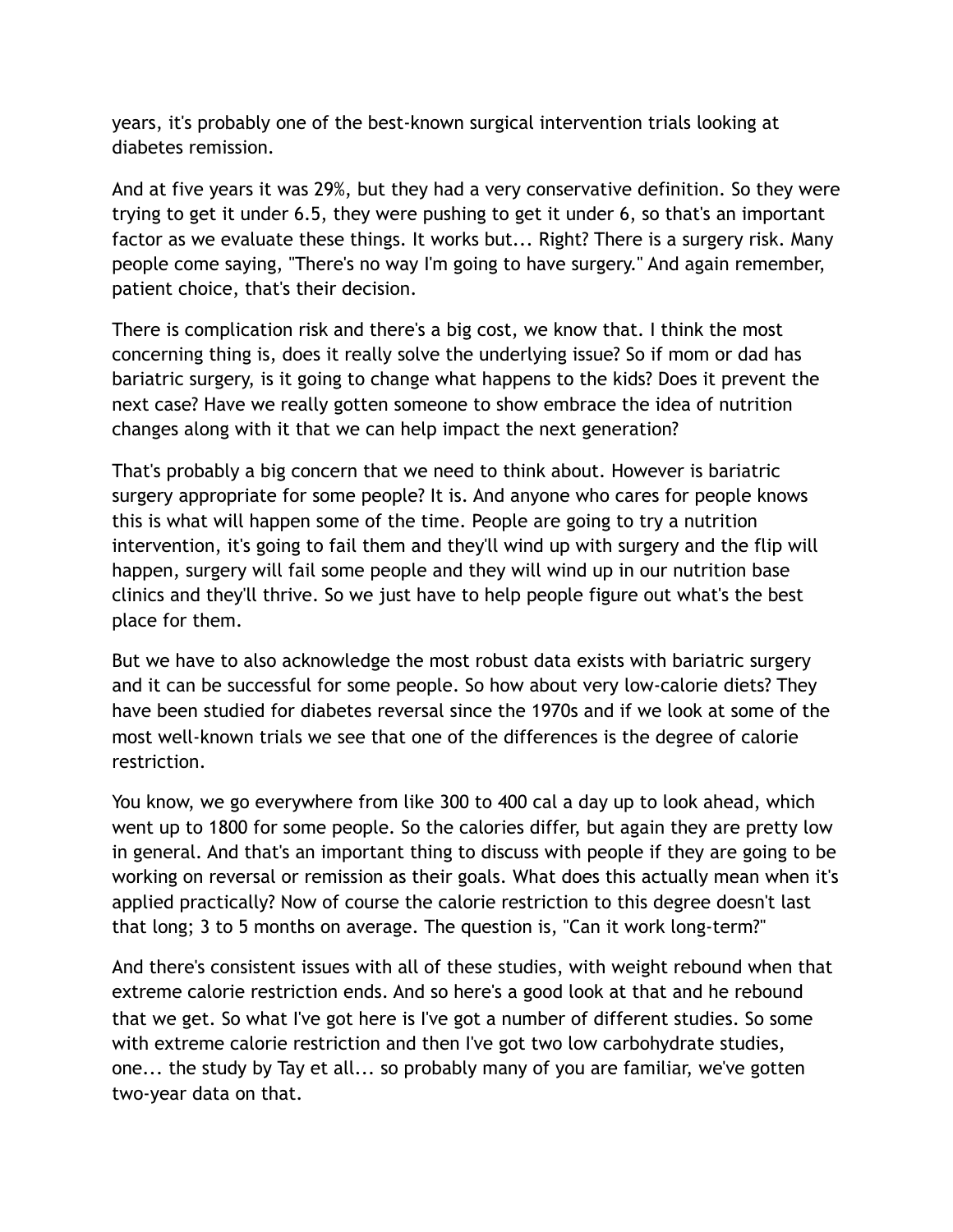And then also we have our Virta IU, which is the blue bar and then everything else are the very low-calorie diets. And what you can appreciate from this graph is when you're on that degree of calorie restriction you lose weight really fast, no one is going to argue with that. It works in the short term, but the problem is and it's well documented in the literature, when we lose weight that fast, we tend to have a more extreme rebound afterwards.

And so you can see that in this graph here. And take a look at the bottom of the graph which looks at A1c. What you can see is when you have that extreme calorie restriction you do lower A1c really fast. But take a look down the road at what happens. That A1c is not sustainable either. So this is the biggest issue when we talk about these very low-calorie diets. So in summary they work really well in the short term.

The question is the rebound and what's going to happen long-term. So now let's go to my favorite of the three and I'm sure many in this audience, which is low carbohydrate diets. So this is not just a few studies. Low carbohydrate diets have been incredibly well studied for diabetes. 22 randomized controlled trials, 10 metaanalysis, 10 nonrandomized trials. Look at this, this is a big one.

There are a lot of studies with a lot of people in them that have lasted a long time. So it's not just that we have as the ADA has liked to criticize in the past, you know, short studies with just a few people. We've got robust data here. So a couple of the things when we are evaluating these studies that we have to keep in mind: the degree of support given with all these trials differs widely.

You know, once a month in person groups, you know, do people actually go to those? Yes or no? Are people calling them at home? What kind of support? And I think that we're going to find out with that or with very low-calorie, the support given is going to be critical. And what it appears is that the degree of carbohydrate restriction matters. And this was very specifically pointed out in a recent meta-analysis.

The lower you go on carbohydrate restriction, the better the diabetes remission and reversal rates. And I don't think that really surprises anyone. That's kind of basic physiology here. But when we evaluate all of the low-carb studies who at least call themselves low-carb because one of the low-carb studies for example that didn't show really good reversal rates, didn't perform that good compared to the control diet, call themselves low-carb when it was really 40% carbs.

So we need to be able to categorize these differently. The lower the carbohydrate levels, the better the results have turned out to be. So we just want to keep that in mind. So now I'm going to jump to our trial and talk a little bit about our new two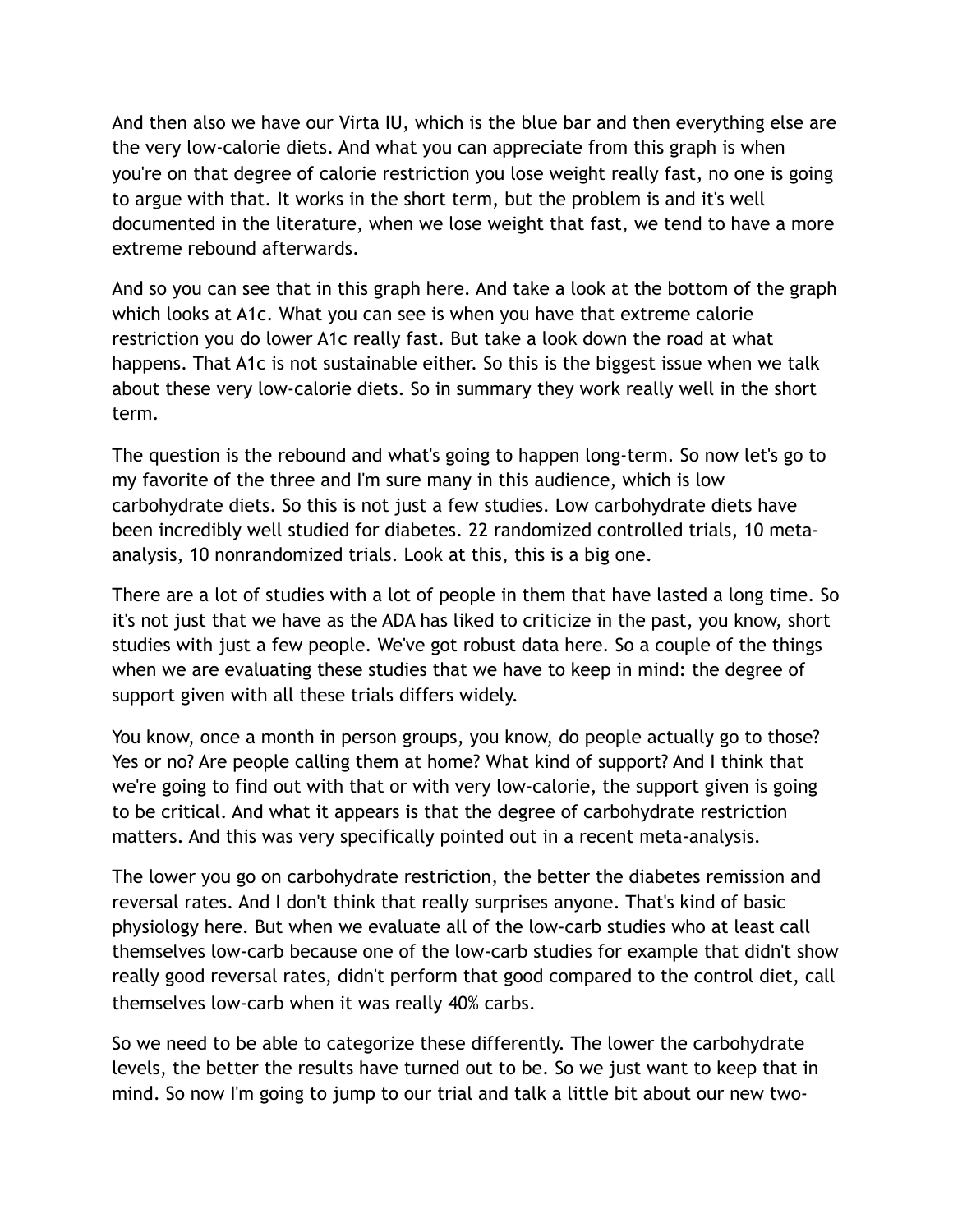year results as well. Many of you probably are familiar with this trial so I won't stay too long on this, but just a quick summary.

This is a five-year trial and I am really excited because we just started like last week our 3.5 year data collection. So numbers are starting to roll in, yes so I can't wait to be here next year and talk about 3.5 years and we're going to have a whole number of other studies coming out of this that are really exciting to discuss in the future. But this was a big trial, 465 people total and of those in the intervention group, 262 of them had type 2 diabetes.

The others in the intervention group had pre-diabetes and we will be reporting on those later this year. And one thing I'm going to say here and then I'm going to come back to this really important point, the average time patients enrolled in our study had diabetes. These were all type 2 diabetes with 8.4 years. We had a number of people who had diabetes for 20+ years.

Now one important thing is if you look at the bariatric surgery literature where this is again best discussed, is that one of the risk factors for reversal or not able to attain reversal is length of time with diabetes. So why just want to keep that in mind as we go through the rest of this talk.

So our primary outcomes were body weight metabolic syndrome criteria which again is what we're going to be reporting on in our pre-diabetes paper and type 2 diabetes status. So here it is, two years. What happened? We sustained the results. We sustained the results. I mean this is very exciting. So we reversed type 2 diabetes and we were able to keep people in reversal. We went from 60% at two years to 54%.

Over half of the people in the trial maintaining diabetes reversal. That's huge. Just for one moment imagine that was a drug. Right? Do we need another drug? Come on, we need food, we need proper food. It works. And the medication reductions... They are staying incredibly robust. So these are people who are maintaining a lower A1c and still staying off drugs.

And I've got to tell you something so exciting, and that is in the last six months... so this is three years after these people started, I have taken three people who have a diabetes duration of 15 to 20 years off insulin. Three years. It took three years for them to get off insulin. But they did it. And it begs an unbelievable question, "What's going on with the recovery?" They didn't get off like many of our patients do in the first couple of weeks. They had diabetes for so long and came into the trial on huge doses of insulin.

But they were able to stick with it and at three years they came off insulin. I mean those of us work with these patients all the time, it's so rewarding to tell someone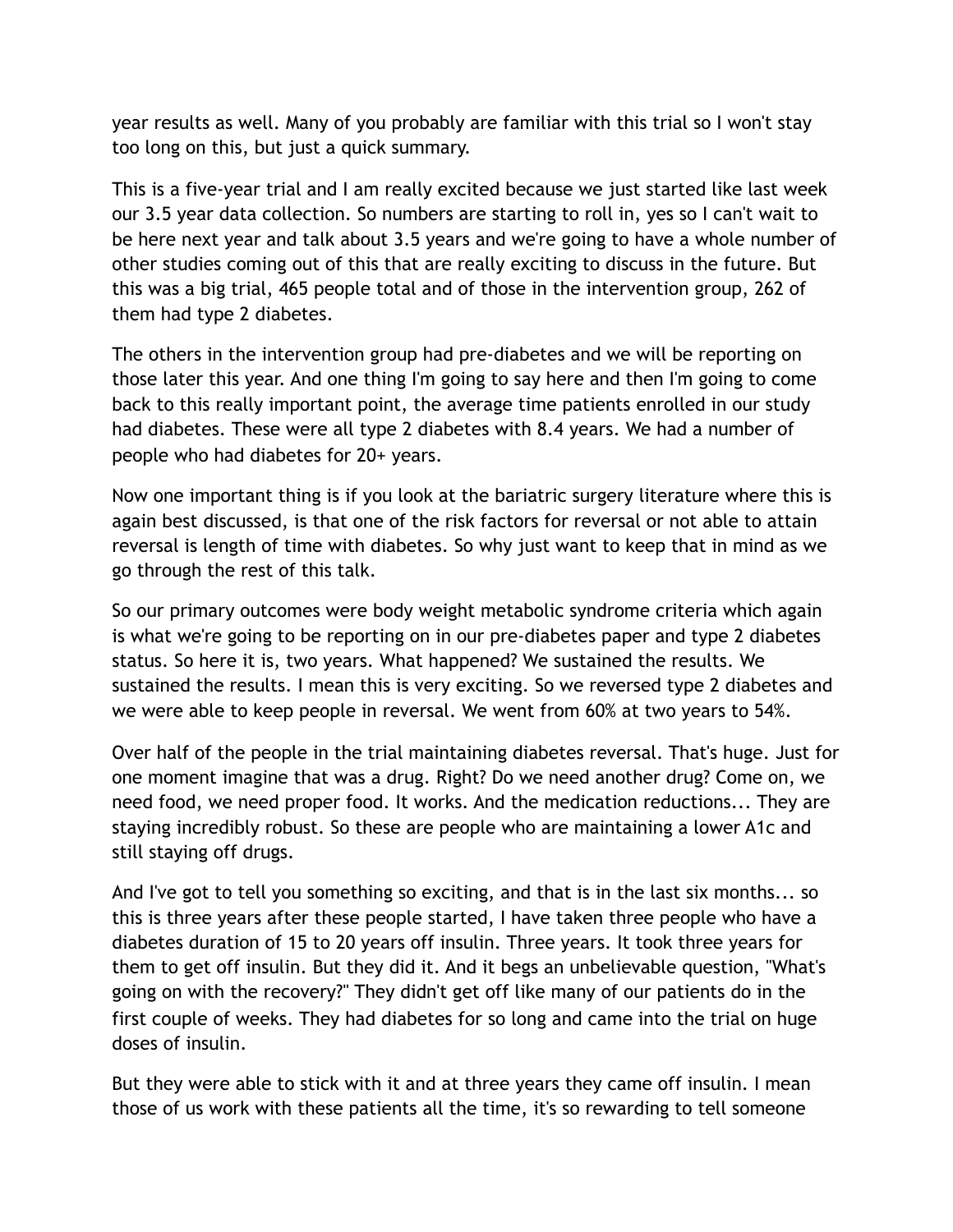that they don't have to take insulin anymore, but I will tell you nothing has been more rewarding than to tell someone that after three years of their hard work and their diabetes of 15 to 20 years, "You are done, man, you're done." It's so fantastic.

We need to understand that better, but it's exciting. And so with all the medication reductions that we're having, we're saving a lot of money, this makes sense financially too. Let alone the quality of life that we're giving to people. So 46% at a year in the medication cost reduction. So let's go back to this summary, big picture things. 91% at two years of insulin users had decreased or totally eliminated their insulin. 91%. At one year we were at 94%. I am calling that sustained success. And 74% were retained. And that number is amazing.

We all know, the physicians in this audience, you prescribed a medication to a patient, there's no way they're coming close to 74% still taking that medication at two years. No way, yet we were able to sustain a lifestyle change at that degree at two years. And what's the average weight loss? 10% average weight loss at two years. So these are big sustained numbers. And let's take a look at the new data that we have coming out. Part of it's already been published, part of it is in review.

What happens to liver fat? Because we know fatty liver disease is taking over just like type 2 diabetes. It's a problem in quality of life and it's a huge problem in cost in this country. So here we are with liver fat scores: 12 months down, two years down further... Huge. And let's take a look at this. This is all the liver-related biomarkers including what we have over here... if I can point. No, maybe not.

But second to the right, that is central abdominal fat and how much it went down at two years. So what we have is across the board, improvement in these markers of liver health, whether we are looking at the liver function tests, we are looking at fibrosis scores, I mean they all improved. This is a paper that we've just had released, I encourage everybody to read it, this was just published in BMJ Open, looking very specifically at all of the markers of liver health.

And the graph on the right basically is showing that liver function improves and it is related to the improvement in A1c. So in other words if your A1c dropped further the chances are your liver function or markers of your liver health improved more. That probably doesn't surprise us. And here's another paper that we've just published within the last month... Sleep.

We all know how important sleep is to ourselves, right, and to our patients. And so patient reported sleep improved significantly in patients with type 2 diabetes and also patients with pre-diabetes. And the interesting thing is that patients with prediabetes improved even more. What happened in our control group over the time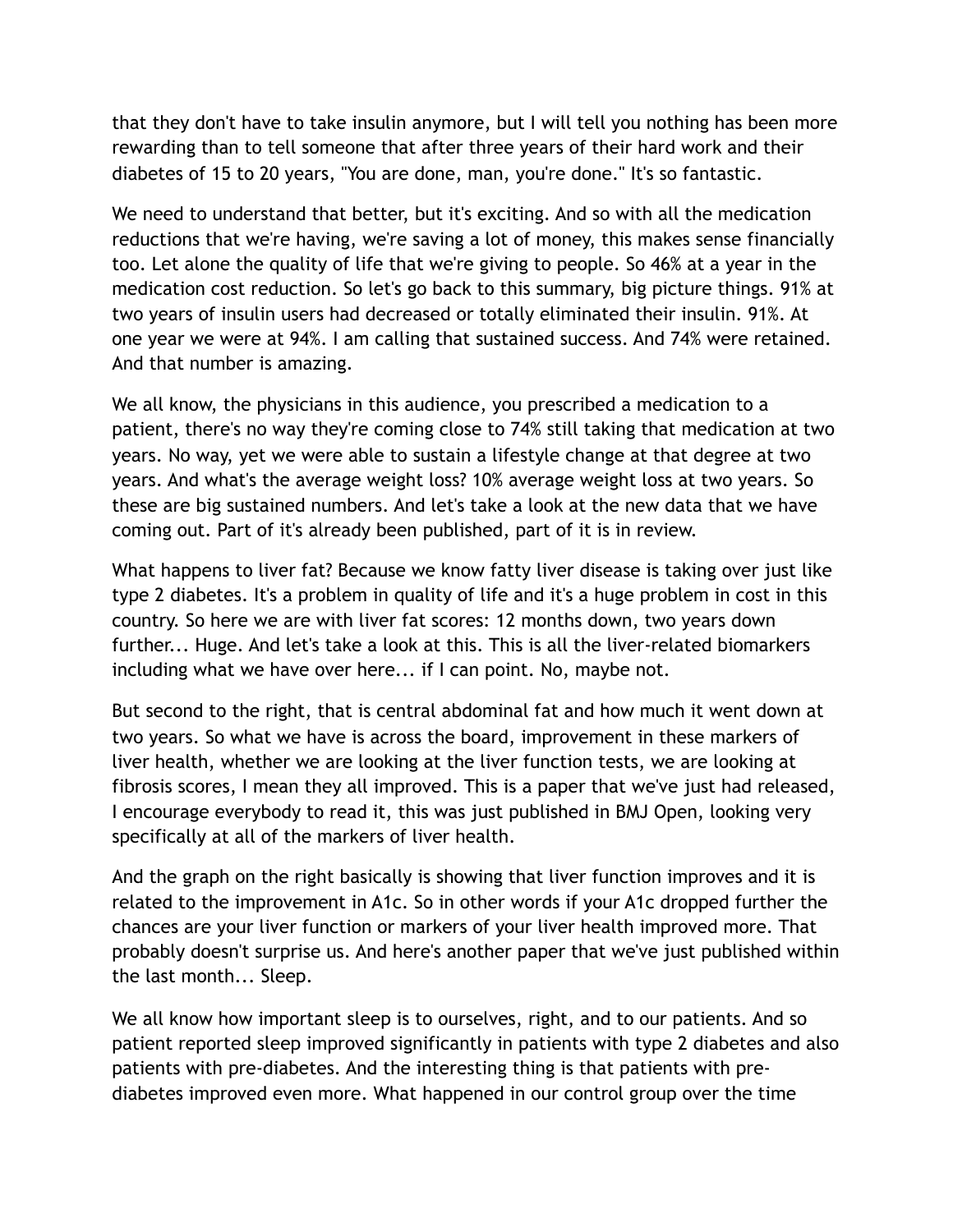period? They got worse, that doesn't really surprise us. Because they were on the oneway street and they're just progressing.

So one other important thing is our feedback loop utilizing beta hydroxybutyrate as a marker of adherence. It's something that I think it's so important that sets this trial apart from other trials, because we weren't relying on what patients reported they ate, we were able to really know exactly what they were eating, because it they had ketones, they were restricting carbs.

And they had restriction in ketones and that was maintained. So they are still doing it. Oh but it's not a randomized controlled trial, so we can dismiss it, right? As it has been dismissed by so many. "Oh yeah, the results are good, but it's not a randomized controlled trial. I'm not going to talk to you." Okay, so let's talk about this. Because we've just had this week the release of the two-year results of the DiRECT trial. Anybody know about the DiRECT trial?

This was in the UK and this was a very low-calorie intervention aimed at diabetes remission. So again it's a really important trial for everyone in this room to know about. It's important when we talk about diabetes reversal in remission. It's an important option for our patients. So we cannot dismiss this trial, it is very important, the result released got a huge hubbub. But let's talk about the comparison of the DiRECT trial and our trial.

The DiRECT trial was cluster randomized. Ours was controlled. What does that mean in the differences? Here's what it means. Patients self-selected and knew the intervention they were getting ahead of time. It's the same thing. Now if they were close to randomizing it and the practices that they were choosing all had to get into the trial... that's one thing.

But they didn't. The patient self-selected in. Our patients self-selected in. It's essentially the same thing except for we had to sites and they had multiple. We had endocrinology practice as the control and we had my medical weight loss practice at IU as the intervention. Patients self-selected in both. DiRECT study again had multiple sites where we had the two. We were able to measure adherence like I talked about directly in with certainty by beta hydroxybutyrate and the remission and reversal criteria.

The DiRECT study it's a little unclear, because here's what it says, "Defined as hemoglobin A1c less than 6.5 "after withdrawal of anti-diabetes drugs at baseline, independent status at 12 months..." I'm not sure what that means. And also their original one that said that it has to have an A1c below 6.5 at two time points at least two months apart. And it's very unclear if that actually happened.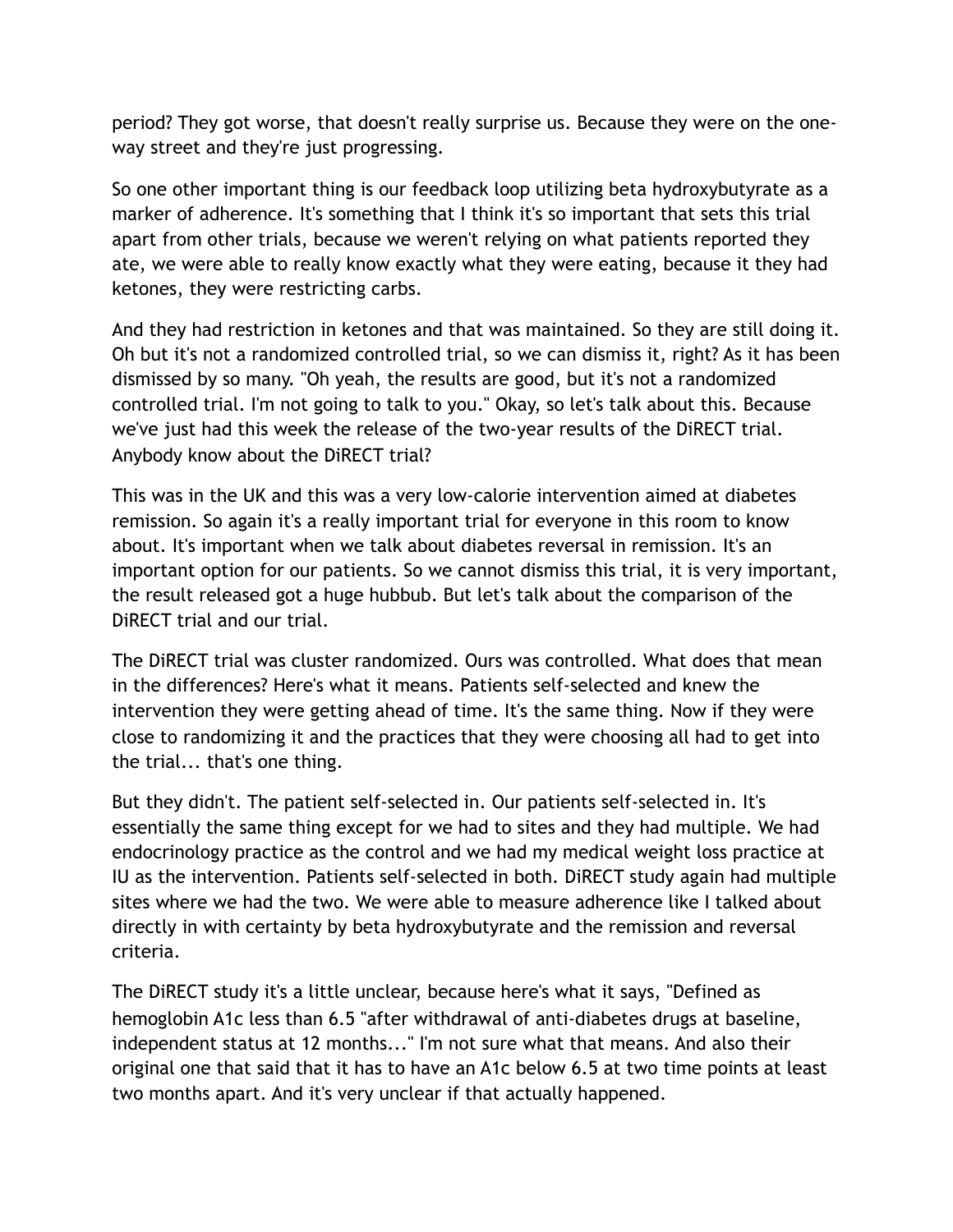Maybe it did, but we need a little clarity on that. We are very strict in what we're saying reversal is in our study. A1c less than 6.5 without diabetes specific medications, which allows Metformin. And here's the deal with Metformin; it's indicated for conditions outside of diabetes. And here's a really important question that we have to ask; all patients who had type 2 diabetes are at risk for developing it again?

We have a medication that is benign and cheap and we will decrease their risk for recurrence. Of course they have to keep up with the nutrition too. So whose choice is it to stay on Metformin? Is it the choice of the study to tell everyone that they have to get off of Metformin because it makes the numbers look better?

We want to be able to state that this was off all drugs. Because that's would be the best idea if you're looking at the study group as a whole. But I am the doctor for everybody in the study and the numbers at a whole are great but I am responsible for all the individual data points that make up the study. And it's not my decision to pull them off a drug that may have benefit for them.

So the discussion with every single person is, here's the deal with Metformin... you can go off or you can stay on. Let's have a risk-benefit discussion and the choice is yours. And my question is, is it ethical to just pull everyone off because it makes the study look better? Or should we be mandating that in anyone who has had type 2 diabetes and therefore is at risk for developing it again needs to be able to have the choice at the patient level where it belongs?

So it's really important, we think about that. And did patients in the DiRECT trial take insulin? No, it was an exclusion criteria. Did we take insulin patients? Oh yes, we wanted them. And how many years did people have type 2 diabetes? In the DiRECT trial the average was three years. In our trial 8.4.

And for those of you who care for people with type 2 diabetes, that's two different diseases, we know it. So how did we stack up then? So let's look at these three options for reversal: surgery, very low-calorie diet and low-carb. So the sleeve and the bypass data is coming from the STAMPEDE trial. Very low-calorie diet is coming from the DiRECT trial.

And the purple, the low-carb, is coming from our trial. So let's take a look at this. We know when it comes to A1c, surgery as I said, up to 80% short-term reversal plummeted, they had much higher A1c's to start with. But let's look at the ones we got down in these curves here. If you take a look, the low-carb got the A1c lower and it's maintaining that A1c. We are now tracking right with surgery or below. Important. How about weight?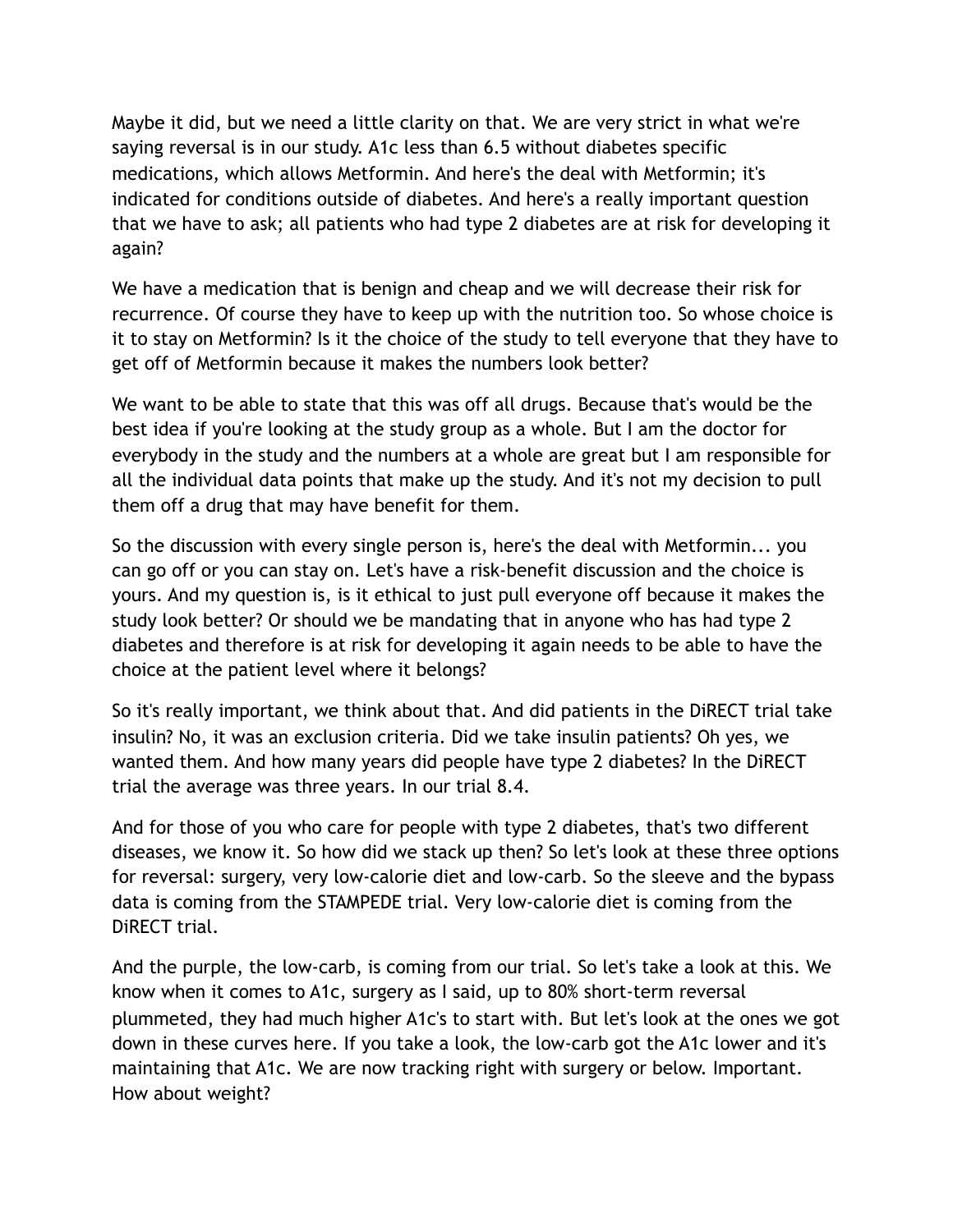Let's take a look at ours, remember I said 8.4 years... We took the sickest of the sick. Take a look at where our weight started off compared to everyone else including surgery. Our patients were sicker which makes this even more important, and quite frankly remarkable. So what if you take and pull ours down what say, okay... maybe we started at a lower weight, we're really tracking right with surgery here.

We are tracking right with surgery. Now does that make surgery not a good option? It doesn't for some people. But what I'm going to say is that low-carb can do the same things. It's really important that we understand that. And low-carb is now the standard of care. We are not some fringe diet. New guidelines out last October endorsed low-carb by the ADA and the EASD as a recommended eating pattern and the new ADA standard of care.

And I'm super pleased to report that they cited our trial when they made the change putting low-carb as a recommended eating pattern and acknowledge that low carbohydrate is the only eating pattern that can have removal of medications. That's big, right? This is big. We're not fringy that evidence doesn't allow that anymore. We are standard of care. So how did the eating patterns stack up with the other eating patterns that the American Diabetes Association still recommends?

Here it is with all... and we we've done a systematic pull of all of the data, of all of the research. And here's how the research stacks up; randomized controlled trial and meta-analysis in the light blue, other trials in the dark blue. And it's no wonder the standard of care changes. The evidence is there. And I don't know if anyone knows this but the Department of Defense, the VA, have been recommending low-carb for over a year now.

And we look here and say the carbohydrate intake is low as 14% recommended by the VA and the DOD. That's important. And one thing I really want to point out is how the VA and the DOD came about in creating the guidelines. So I've got some important points here. They use the USPSTF methods, they're considering upgrading to grade, which is a really fantastic guideline for guidelines. They have a policy of transparency and they did a systematic review. So here's someone who did it... do those things.

This is the AACE, or the clinical endocrinologists. So this is actually from their new guidelines when it comes to nutrition plant-based. Now notice that even though this is from the new guidelines, this slide is actually from 2015. They haven't changed anything because of course there's been no new science out there, right? I mean, why would we bother looking? We know what's right.

And so here is a really important thing that looks at what happens when you do a systematic review and you follow guidelines for guidelines versus when you don't. This